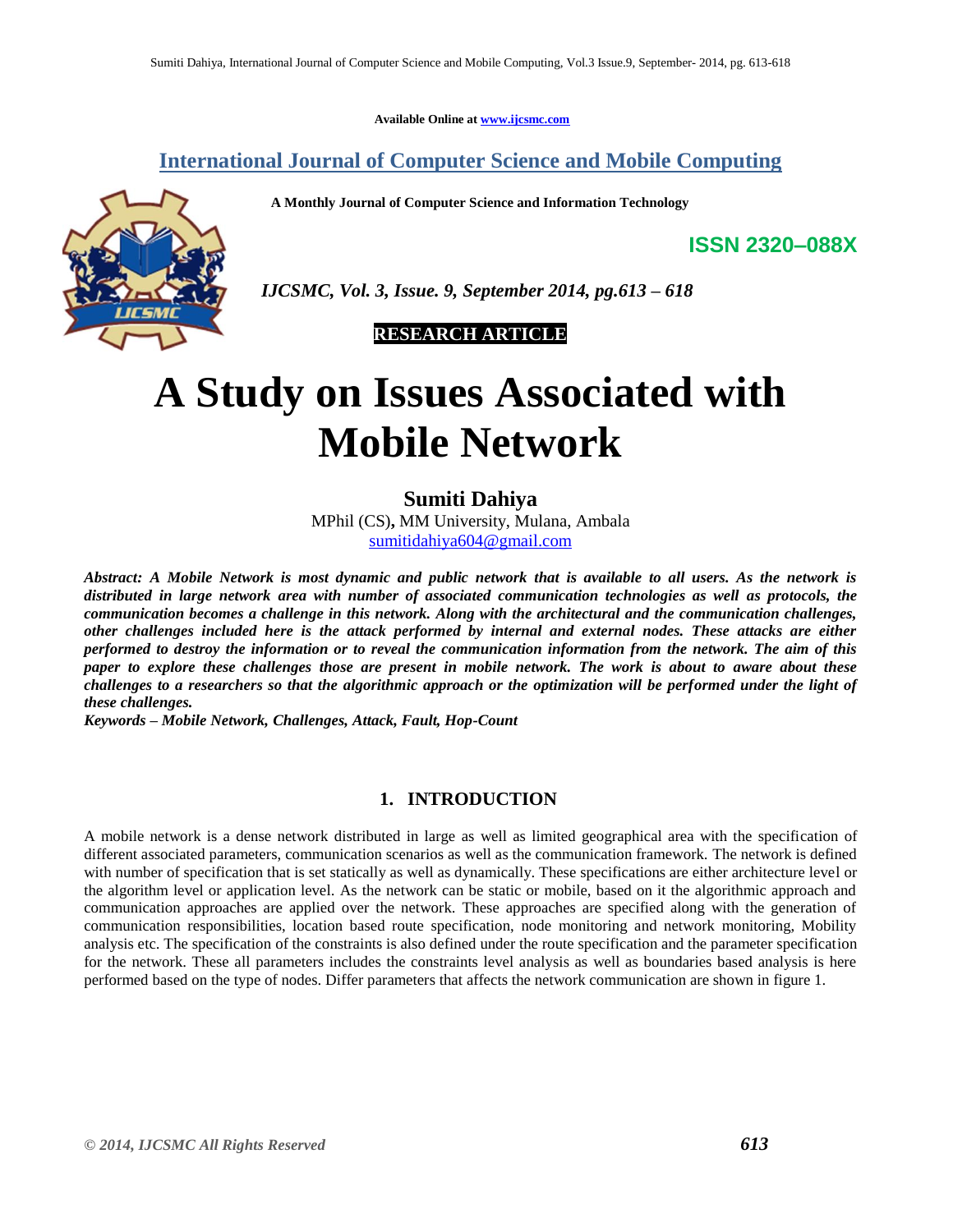

Figure 1 : Network Constraints

The first parameter associated with mobile network is the network type of network architecture. The network architecture can be planner network or the mobile network or the hierarchical network. Based on this network architecture, generally the other requirements and specifications are decided such as protocol selection, routing algorithm. The architecture also includes the specification of the geographical area covered by the algorithm. The centralized or the collaborative communication type also depends on the network architecture. Based on this architecture, the protocol level decisions are also taken.

Once the architecture is decided, the next work is to decide the network scenario. The scenario is generally application based. The network scenario can be a centralized class room scenario or it can be scatter rescue system scenario. The scenario also specifies the node role in the network. It can be a static node, dynamic node, controller node or the intermediate node. Another specification required here regarding the network is node type. The node type is here defined under the parameter specification. These parameters include the energy type, processing power, memory strength etc. The node type also includes the static or dynamic nature of node. Based on these three parameters the architecture or the framework level decisions are taken and the network is defined. Once the network is specified, the network is to perform the network communication.

During this communication stage, the communication level parameters are analyzed or identified. These parameters are responsible to attain the effective throughput from the network. These parameters includes the load based analysis, fault based analysis and the attack level analysis. The load is the foremost analysis requirement because of which the strength and the load of the network is analyzed. While performing the dynamic communication such as routing over the network, the activity monitoring is performed over the network nodes. This monitoring is done either by the controller node or by some distributed specialized nodes. Load is one such analysis parameter. A heavy load node is not reliable for the communication. According to the communication type or the routing algorithm, the load over these nodes can either be increased or distributed. A low congested network is always more effective and reliable to provide the effective communication. Another parameter considered here for the communication is the fault based analysis. The fault monitoring is required to improve the network communication and to generate the effective routing over the network. These faults include the broken link or the bad links. As the communication is performed over these bad links, the data loss can occur. To avoid this, the detection and prevention based approaches are required. Another issue in mobile network is the attack performed by the intruders. The intruders can be the internal or external network users that want to reveal or extract the network information or want to destroy the information. There are number of associated attacks by these intruders. To avoid this, the routing approaches incorporate the cryptography and authentication approaches to provide the secure and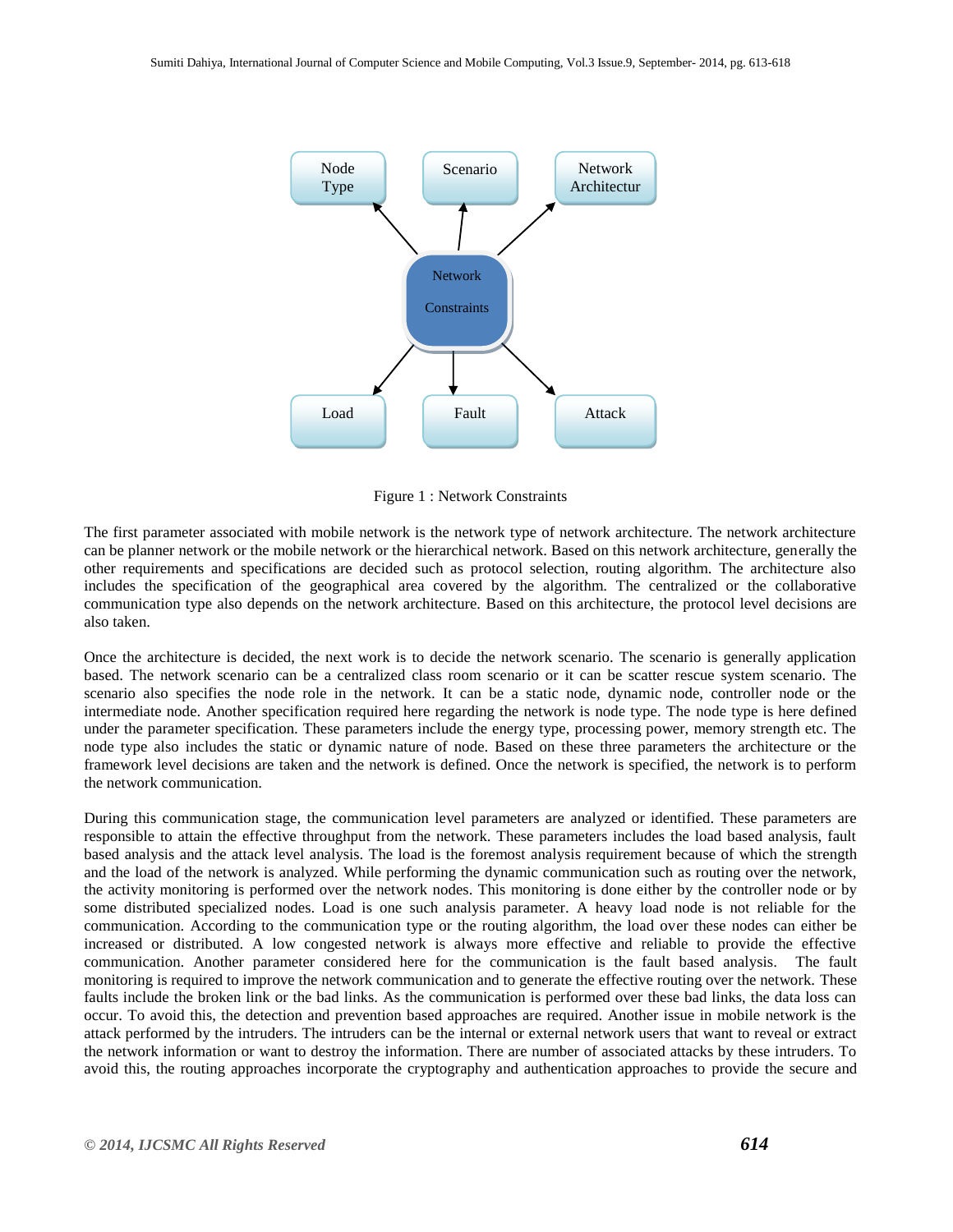reliable communication over the mobile network. This section has provided the characteristics exploration of mobile network along with capability analysis as well as discussion.

In this paper, A study of the mobile network characteristics, capabilities and issues is defined. The main focus of this paper is to identify the various challenges associated with mobile network. In this section, the mobile network characteristics are explored. These characteristics are defined along with relative impact. In section II, the work defined by different researchers in different areas of mobile communication. In section III, the challenges associated with mobile network are presented and discussed. In section IV, the conclusion and future scope of the work is presented.

## **2. RELATED WORK**

In year 2012, Chirag Kumar has performed a work on the performance of mobile network in realistic environment. Author has analyze the work under different real time situations and defined work on different simulators. The work is here been checked on different scenario, shapes to attain the effective output from the system. The node analysis over the system is performed in obstacle condition. The work also include the network limitation identification so that the improvement over the network can be achieved in near future[1]. Another work on QOS optimization to resolve different issues in mobile network was considered by R.Lakshmi Priya in year 2009. Author defined a study work on the different ideas respective to the QOS optimization in mobile network. Author presented the work with different implementation work with qualitative restrictions. The work includes the comparative analysis to achieve the effective throughput from the work[16]. In year 2006, Patrick Stuedi presented a throughput analysis on multihop mobile network respective to the network capacity. The capacity is the major property, the perform the analysis based on network strength estimation based on physical parameters such as propagation, unidirectional links, scheduling etc. The work is based on the probabilistic capacity calculation by performing the graph scheduling over the network. The capacity analysis is defined under the realistic network model under different configuration model. The analysis is performed in ns2 environment based on throughput analysis on sink node[9]. In year 2007, J Abdullah presented a GA based QOS routing approach for the mobile network under the mobility constraint. The work is to analyze and improve the route quality under the random mobility model. The work also defined respective to the fitness variable and the GA based QOS optimization. The work is performed on the DSR protocol. The GA is the intelligent optimization tool that is used to achieve the efficiency as well as reliability over the network[6].

In year 2006, Dijiang Huang has explored a work on the traffic analysis under the unlink ability measure for a mobile network. The work is based on two major analytical approaches called statistical approach and the evidence based approach. These two approaches are used in a series to identify the unlink ability over the network as well as its effect over the network. The network transmission model respective to channel definition and analysis is presented in this work. The analysis is performed on the receiver side based on the evidence theory to obtain the maximum throughput over network[2]. In year 2009, A Simulation based analysis is performed on AODV protocol by Md. Monzur Morshed. The author has analyzed the network under the protocol specification for the different parameters. The parameter includes the efficiency, reliability, loop free routing etc. The Author has defined different network scenarios and performed the variation in terms of network delay, jitters etc and the relative effective is analyzed and presented in the form of graphs. The work is the verification of performance of AODV protocol under different network formations as well as the parameters [8].

In year 2008, Quan Le-Trung presented a work to analyze the effect of load balancing on mobile network. Mobile network is one of the busy networks. The author is includes the hybrid metric discussion based on quantitative analysis in terms of packet transmission ratio over the network under adhoc routing protocol. The work is about to perform analysis to get better performance in terms of packet delivery ratio and transmission delay at the cost of signaling overhead [15]. In year 2006, Moussa Ayyash presented a work on the performance analysis respective to the network infrastructure. The author has perform the analyze the network based routing protocol optimization under different metrics and the behaviors. The author has proposed a QOS virtual backbone to achieve the robustness for routing and monitoring. The QOS is basically selected based on routing and monitoring. The work also includes the stability and availability analysis respective to the bandwidth analysis [9].

In year 2009, Patrick Sondi has defined the protocol based service optimization for the voice communication in mobile adhoc network. The author has presented a network Extended OLSR protocol that will work on voice communication and provide the best effort routing and the high quality of service in the real time environment. The work also includes the confirmation for end to end delay analysis and the jitter constraint for the network formulation. The author has discussed the delivery ratio with better perspective[11]. In same year Thomas J. Sapienza has provided an evolutionary mechanism to optimize the quality of service for the wireless network. The work presented by the author includes the network design under parameter specification with wireless communication effects such as power control, routing failures, erratic development model etc. The work also includes the real world scenario specification under the scalability and some other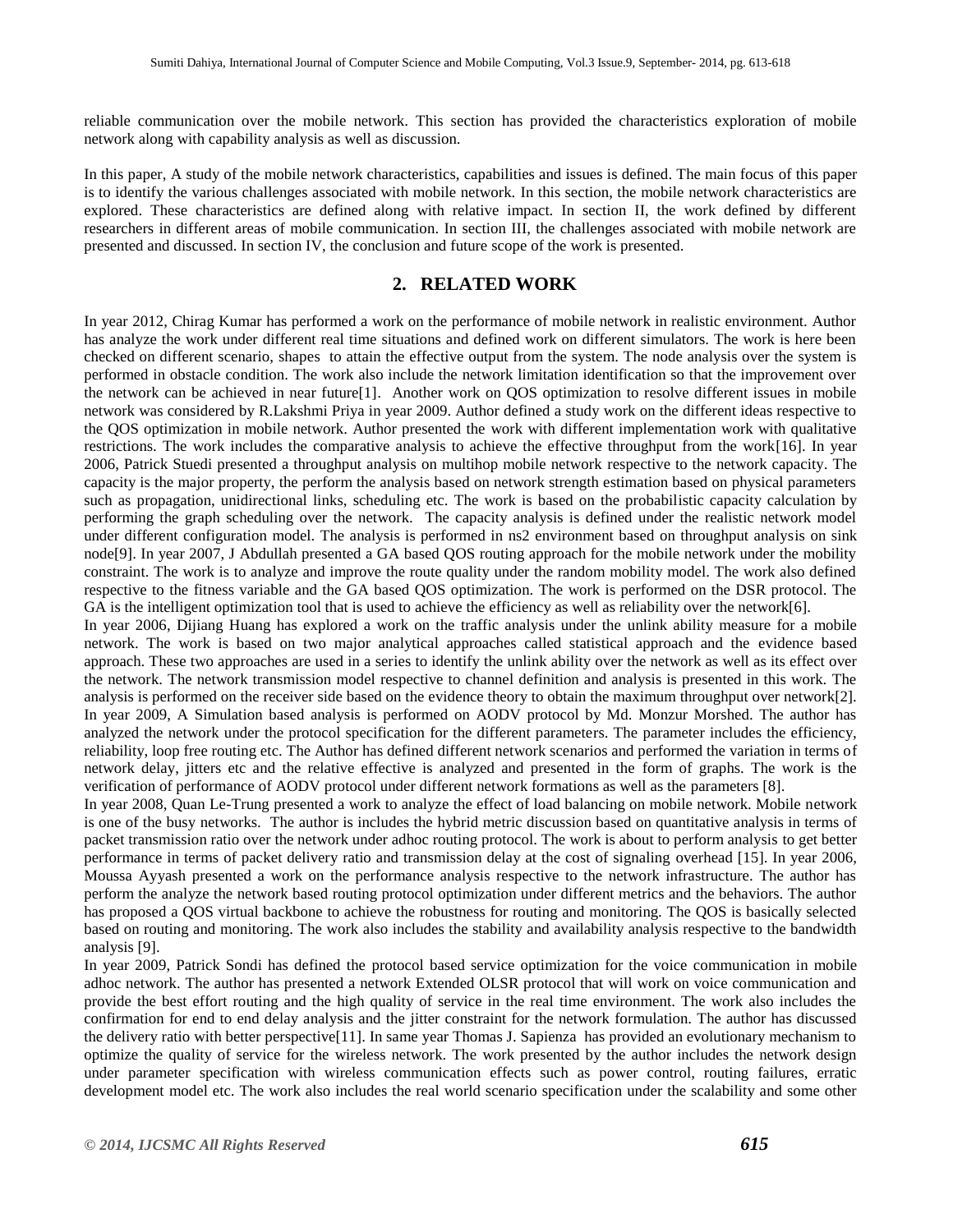parametric models. The author has presented a polynomial complete model using the evolutionary programming to overcome the network delay and to improve the network effectiveness and teh quality of service. The author also suggested the use of associative memories and the genetic algorithm during the QOS analysis phase.

Pedro Garcia Lopez has presented a topology specific approach to perform the service optimization for mobile network. The author has performed work on multicast network for the OLSR protocol. The work includes the improvement over the communication efficiency over the work with the change in network topology[12].

# **3. ISSUES IN MOBILE NETWORK**

In this section, different issues faced by a network users while performing the communication in mobile network. The challenges are here independent to the communication operations. These challenges are defined under the consideration of network characteristics as well as associated capabilities. The restriction applied by various issues to these capabilities is also discussed in this section. Various issues associated with the mobile network is shown in figure 2.



Figure 2 : Issues in MANET

The all issues are discussed in this section in detail.

#### **A) Node Localization**

Node localization is considered as the effective approach to define the physical positioning of nodes and to improve the network performance. The node localization itself is dependent on the network architecture as well as network scenario. The network architecture here represents the area boundation and the protocol specification. The localization of nodes is defined under the specification of the network area and the specific positioning. The node distribution is performed over the network at specific positions with parameter specifications. These parameters include the range specification, bandwidth specification and the protocol definition. This kind of localization also dependent to the network density and the network application. The application specific localization improves the network communication and throughput.

#### **B) Energy Consumption**

Some of the mobile network applications are energy specific, In these networks, the node are defined with specific initial energy. With each communication, some energy consumption is performed based on the contribution of the node to the communication. This kind of specification also includes the analysis of node participation to the network under energy effectiveness. The energy becomes the critical parameter that can result the network fault. Because of this routing and other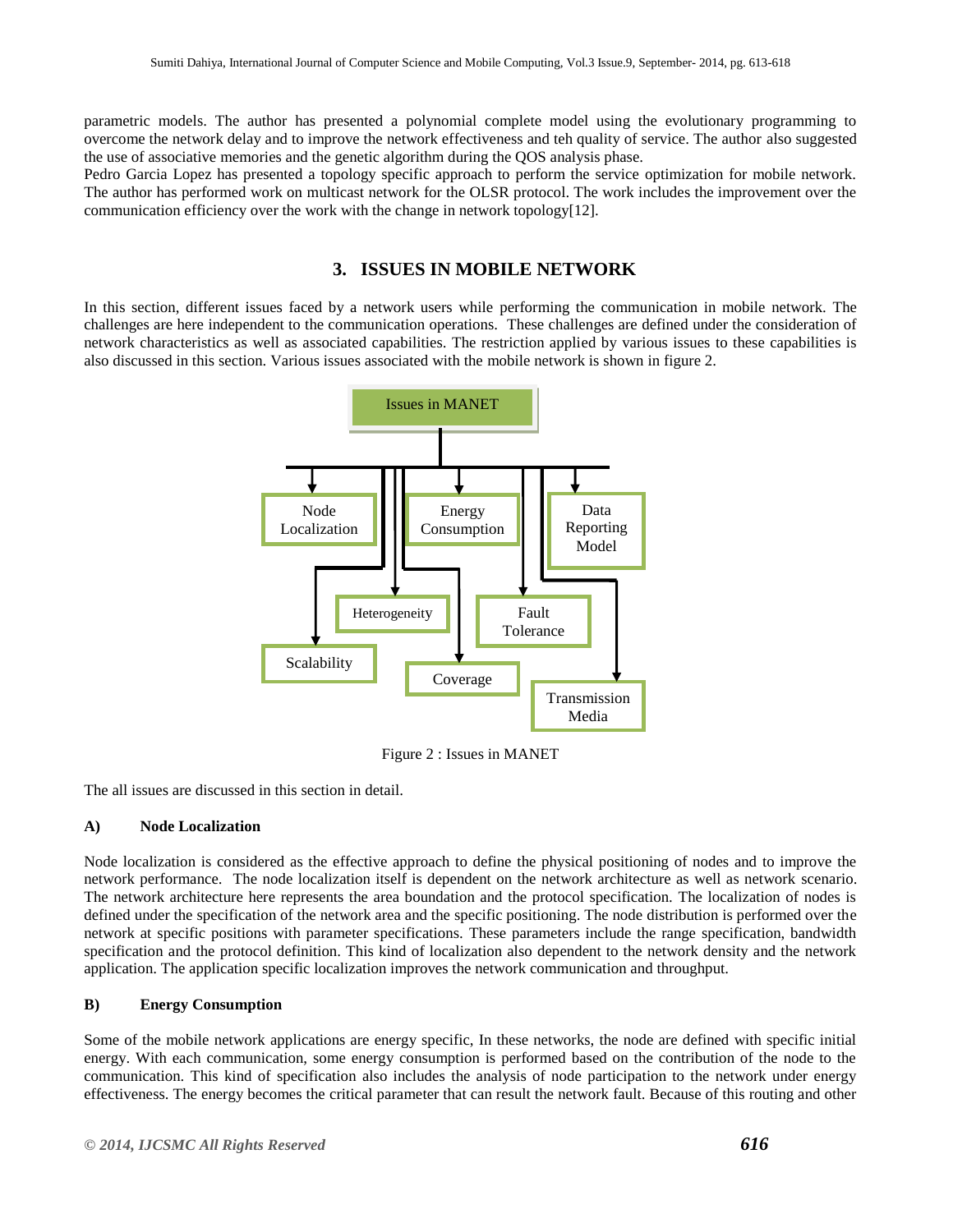operations are defined under energy effectiveness. The emerge of each network node represents the network life. This energy distribution and consumption over the network can be equal or unequal and itself defines the criticality of the node as well as the network.

#### **C) Data Reporting Model**

This model represents the sensing to the network nodes patriotically so that the effective monitoring to the nodes will be obtained. This kind of analysis includes the event based adaptation to the network as well as to provide the data diffusion so that effective information collection and distribution will be performed. This kind of communication is able to identify the changes over the network and to provide the reliable network communication.

#### **D) Heterogeneity**

Heterogeneity represents the non similarity of network nodes. This non similarity can be in terms of node role or the node capability or node characteristics. The difference between the nodes can be identified in terms of criticality of node or the priority or nodes. This criticality and priority assignment is also defined based on the node role, communication parameters or the position of nodes. The role here describes the service level specification of the nodes. A node can be considered as the controller node or the end node or the intermediate node. The optimization algorithm to different kind of nodes is applied in different ways and under different parameters.

#### **E) Fault Tolerance**

A mobile network must be defined under fault adaptation. It means if the fault occur over the network, the network must be able to identify and prevent the fault and will be able to provide the effective communication even in fault network. The fault can be described as some error or the damage in the node or the communication capabilities of nodes. The network must be able to provide the reliable communication if fault occur during the communication. Some faults are application adaptive as well as some operation adaptive faults can also be identified over the network.

#### **F) Scalability**

As the network size increases, the criticality of the network also increases. It means, there is the more requirement of infrastructure and the effective node communication. The coverage level is also affected because of scalability. There must be a healthy ratio between the network node and network area. Low area size and large number of nodes increases the network congestion and the high ratio increases the chances of non cooperation.

#### **G) Coverage**

The coverage is defined the communication range of nodes. A node can communicate maximum upto its coverage range. This range is defined under the physical parameters and defined the effective connectivity with network nodes. As the connectivity level is high more adaptive chances of reliable communication.

#### **H) Transmission Media**

A Mobile network provides the effective communication media to perform the wireless communication. This kind of communication is defined adaptive to the communication vectors such as fading rate, error rate analysis etc. These parameters also include the bandwidth estimation, MAC protocol design and the communication rate analysis. The reliability and integrity of network is defined to improve the network communication.

## **4. CONCLUSION**

In this paper, a study based work is defined to identify the strength and issues of the mobile network. In the earlier stage, the network characteristics are explored and later on the issues associated with these characteristics are defined and explained.